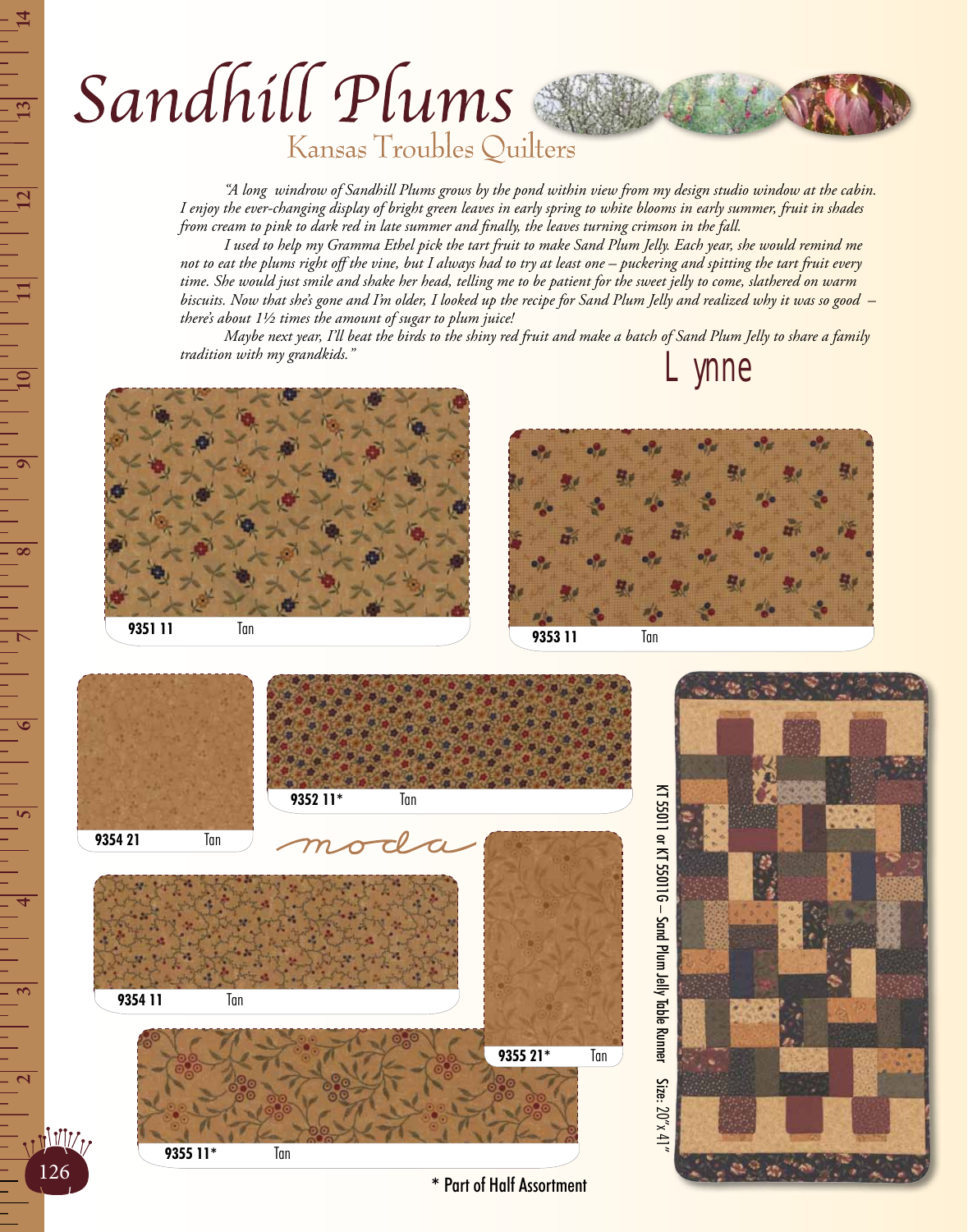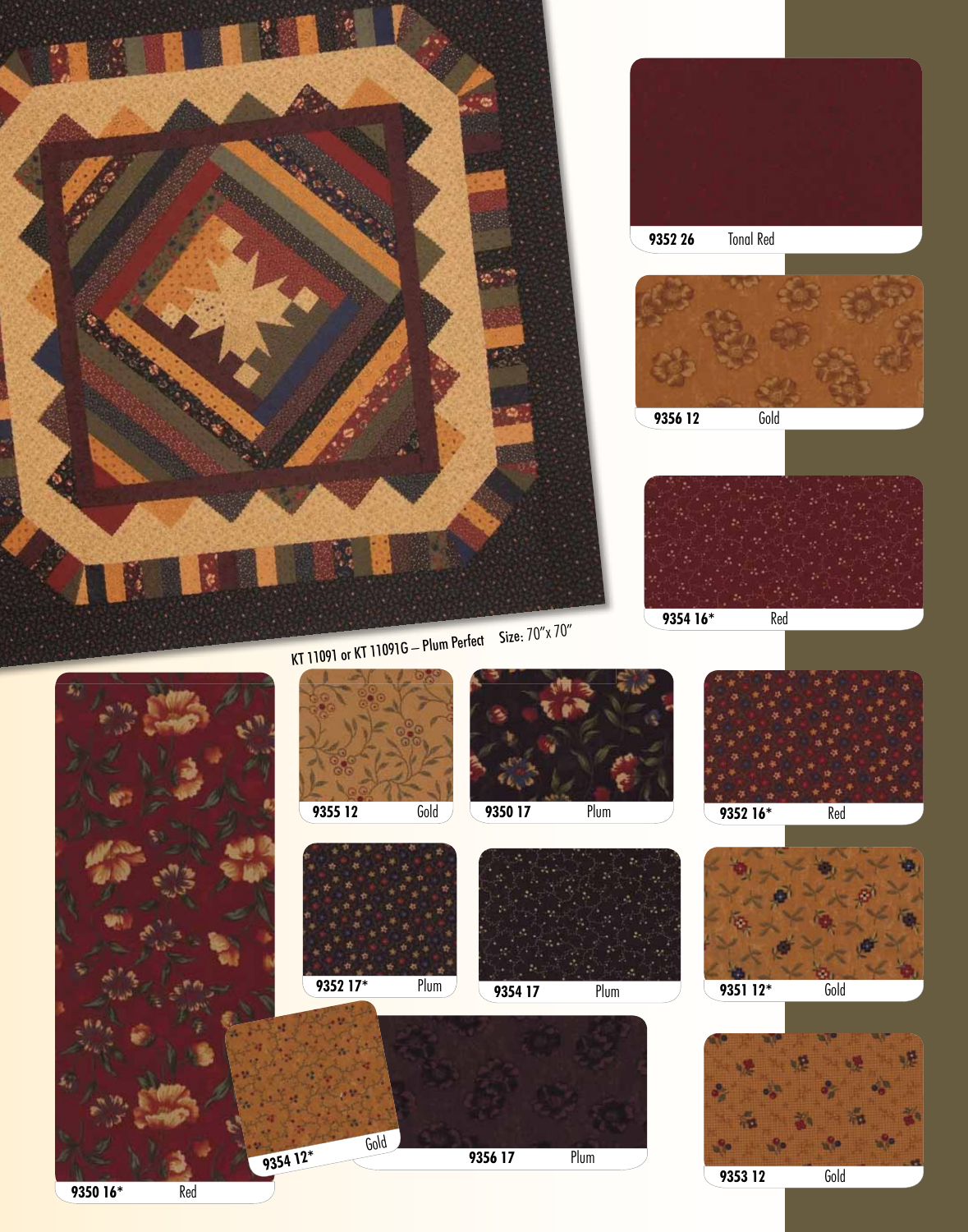

KT 11092 or KT 11092G - Collection of Scraps Size: 66"x 78"